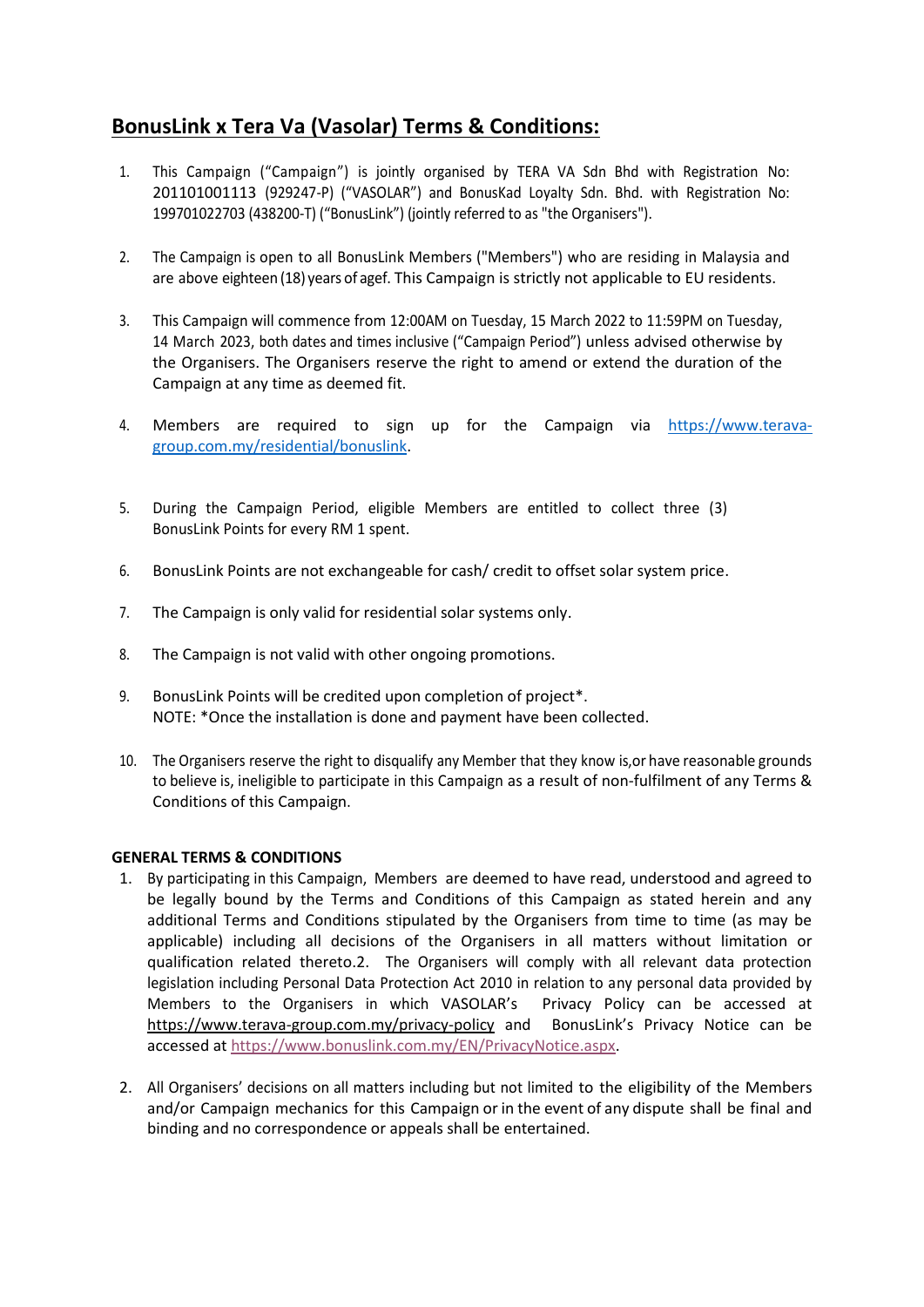- 3. Retrospective claims by Members for the award of BonusLink Points will not be entertained. Any request by Members to provide their BonusLink Card Number and/or to be eligible for BonusLink Points after exiting the payment page at the dedicated website will not be entertained. Only eligible Members who fulfill the Campaign Terms and Conditions shall be eligible for the award of BonusLink Points.
- 4. The Organisers reserve the absolute right to revise the BonusLink Points to be awarded from time to time without any prior notice to any party including but not limited to the Members.
- 5. The Organisers reserve the right at their sole discretion to disqualify any Member and/or to retract or forfeit the award of BonusLink Points from any Member if they believe the Member has (singularly or jointly with any other Member) undertaken fraudulent practice and/or activities to earn the BonusLink Points or undertaken any activities that are or may be harmful to this Campaign or to the Organisers.
- 6. The Organisers reserve the absolute right to cancel, terminate or suspend the Campaign with or without any prior notice and/or assigning any reason. For the avoidance of doubt, any cancellation, termination or suspension of the Campaign by the Organisers shall not entitle any party including but not limited to the Members to any claim or compensation against the Organisers for any and all losses and/or damages suffered or incurred as a direct or indirect result of the act of cancellation, termination or suspension.
- 7. The Terms and Conditions contained herein, as the same may be amended from time to time, shall prevail over any inconsistent terms, conditions, provisions or representations contained in any other promotional and/or advertising materials for the Campaign. In the event of any conflict or inconsistency between the English version and any translation thereof, the English version of the Terms and Conditions shall prevail.
- 8. The Organisers reserve the sole and absolute right to vary, delete and/or add to any of these Terms and Conditions (wholly or in part) from time to time in such manner as the Organisers deem appropriate without giving any prior notice to any party including but not limited to Members.
- 9. In no eventwillthe Organisers be liable for any loss or damagesincludingwithout limitations, loss of income, profits or goodwill, direct or indirect, incidental, consequential, exemplary, punitive and/or special damages of any party including third parties howsoever arising whether in contract, tort, negligence or otherwise, in connection with this Campaign, even if the Organisers have been advised of the possibility of such damages in advance, and allsuch damages are expressly excluded.
- 10. The Organisers to the fullest extent permitted by law exclude all warranties, rights and remedies (including warranties implied by statute or otherwise) that Members would otherwise be entitled to by law.
- 11. Members are responsible for and shall comply with all these Terms and Conditions and Members shall not, as part of the participation in this Campaign, breach any of these terms.